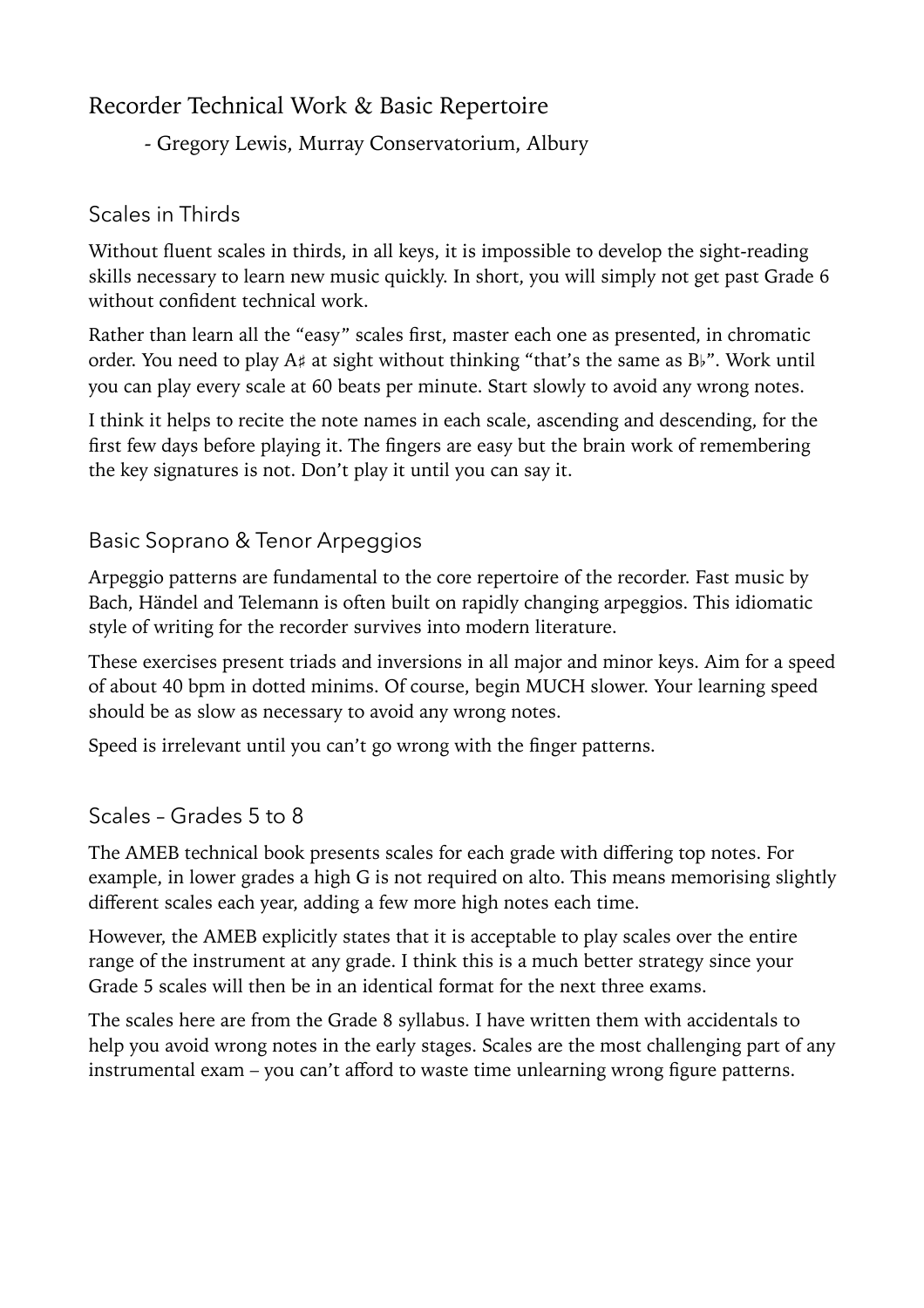## Spiders

**Caution**: Please wear hearing protection when playing these exercises on soprano.

A limiting factor in fluent sight-reading is often recognition of enharmonic equivalents. The note C is easy to play but the appearance of a  $B\sharp$  in a new piece usually causes brain fade and a flurry of twitching fingers.

These exercises aim to develop strong note reading skills plus extended arpeggio patterns in all keys. Each page presents fourteen arpeggios and inversions, all beginning on the same note. Major, minor, augmented, diminished, Dominant 7th, minor 6th and major 6th arpeggios are included in all 12 keys.

This is a major undertaking and will be a significant challenge to any recorder player. Again, learn each page as it comes rather than isolating the "easy" keys first.

It would not be unreasonable to spend several months working on these until you can play without hesitation. Take it slowly, saying the notes aloud as you learn each arpeggio.

# High Notes

I have included the full range of the recorder up to high A on alto and high E on soprano. These are commonly used in modern recorder music and should be at your fingertips.

My fingering chart is included with these exercises. From Grade 5 you should be familiar with the alternatives and use them whenever necessary for speed or slurring. Arpeggios in particular can often be simplified with alternative fingers.

High F♯ on alto and high C♯ on soprano are tricky. On my Aulos soprano and alto, and Yamaha bass, the following finger pattern works well, though it is slightly sharp on the alto. This does not work at all on some of my other recorders.

### $01234(5)67$

The only way to guarantee these notes is to play an alto high G or soprano high D while covering the bell opening against your knee. This is awkward but achievable if you are seated. The sight of players doing this while standing is so distracting that it is in my view more preferable to switch recorders or rewrite the part if you must stand and perform.

## Learning for life

My morning routine is to play this complete set of technical work. This takes me about an hour since I go slowly to ensure accuracy. Each week I swap between the soprano and alto versions.

My experience has been that my sight-reading and spider reflexes for enharmonic equivalents have both greatly improved. In my view this set of exercises should be part of a weekly schedule of home rehearsal for all advanced players, even when the technical preparation for examination purposes has long faded.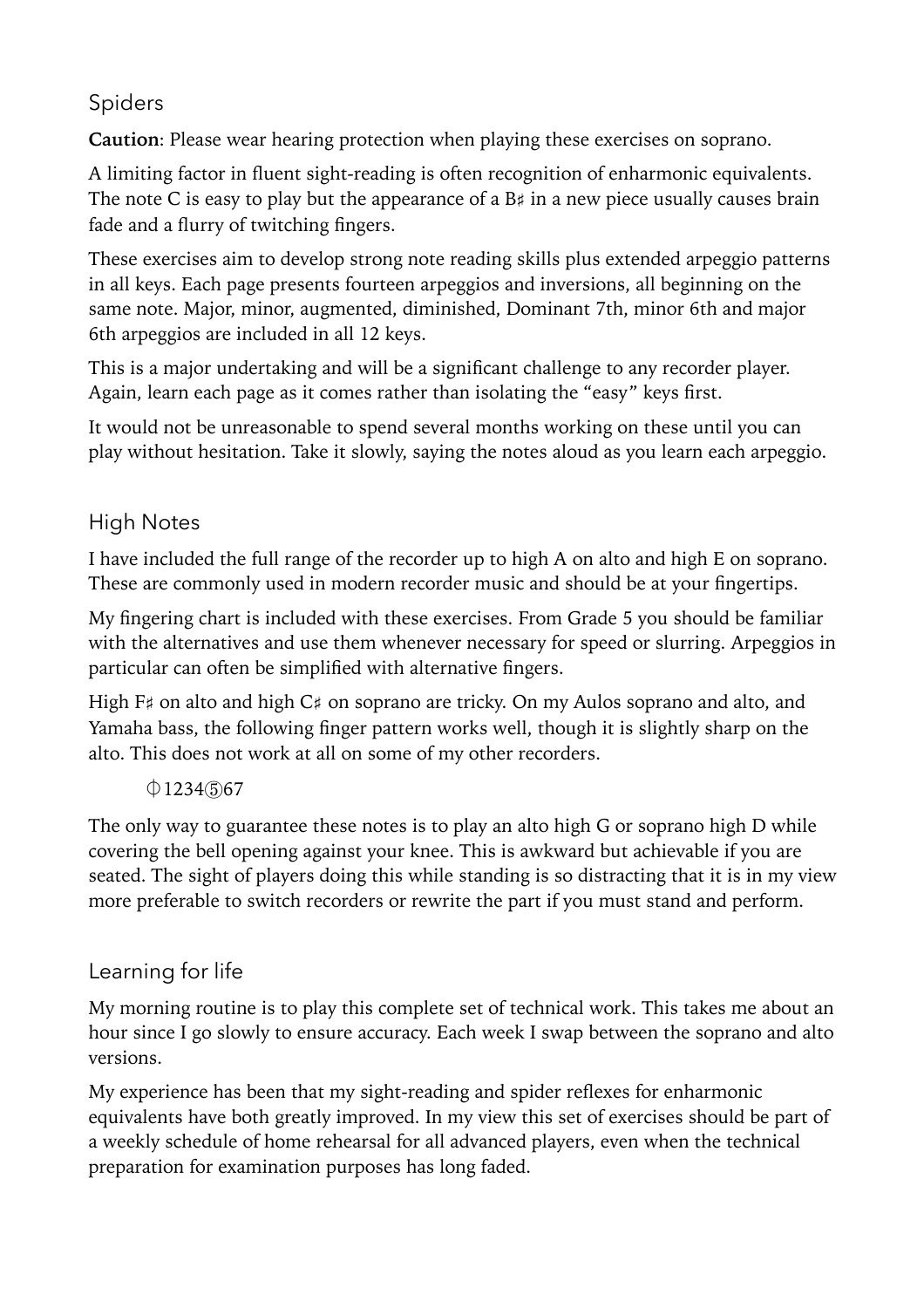# Advanced Recorder Tutors

Many fine books exist for incorporating tricky finger patterns and increasingly complex rhythms into your prefabricated set of recorder skills.

Most of the books listed here contain exam items. They cover a range from AMEB Grade 5 to university level studies. All are in my weekly playlist. A thorough knowledge of these plus daily scales and arpeggios will provide all you need to progress to an advanced level of recorder playing.

| Bova           | 24 Exercises for alto recorder<br>126 Daily Exercises for alto recorder                           |  |
|----------------|---------------------------------------------------------------------------------------------------|--|
| <b>Bruggen</b> | Five Studies for Finger Control (alto)                                                            |  |
| Colette        | 12 Melodious Exercises (soprano)<br>8 Melodious Studies (alto)<br>Melodious Studies Vol. 2 (alto) |  |
| Davis          | 15 Studies (alto)                                                                                 |  |
| Duschenes      | 12 Etudes (alto)<br>Method for recorder, Book 2 (soprano or alto)                                 |  |
| Linde          | Modern Exercises (alto)                                                                           |  |
| <b>Staeps</b>  | Note Patterns (alto)                                                                              |  |

### Core Repertoire

Along with the tutor books which should be studied in their entirety over several years, you must also add concert items of appropriate difficulty. Some will be examination pieces but you should also try music by composers from the Baroque and from the past 90 years.

Carl Dolmetsch and Joseph Saxby reignited an interest in recorder music in the late 1930s. This has grown exponentially due to their efforts and the work of the great players listed below. Recordings by these performers demonstrate the bulk of our repertoire.

Please listen to recordings by these artists. Concerts are often available on youtube.com.

Erik Bosgraaf, Frans Bruggen, Saskia Coolen, Genevieve Lacey, Dan Laurin, Hans Martin Linde, Hidehiro Nakamura, Michaela Petri, John Turner, Dorothee Oberlinger, Marion Verbruggen and Ruth Wilkinson.

A regular input of expert performances will help you grow as a musician. Find pieces you enjoy, get the sheet music and play through it, even if it is at a greatly reduced speed. Just getting your mind and fingers around the notes in the correct rhythm will be of benefit when you later prepare this music for recitals. Sight-reading something new each week is a particularly effective study technique.

Baroque music can be downloaded free at [imslp.org](http://imslp.org) – become your own teacher!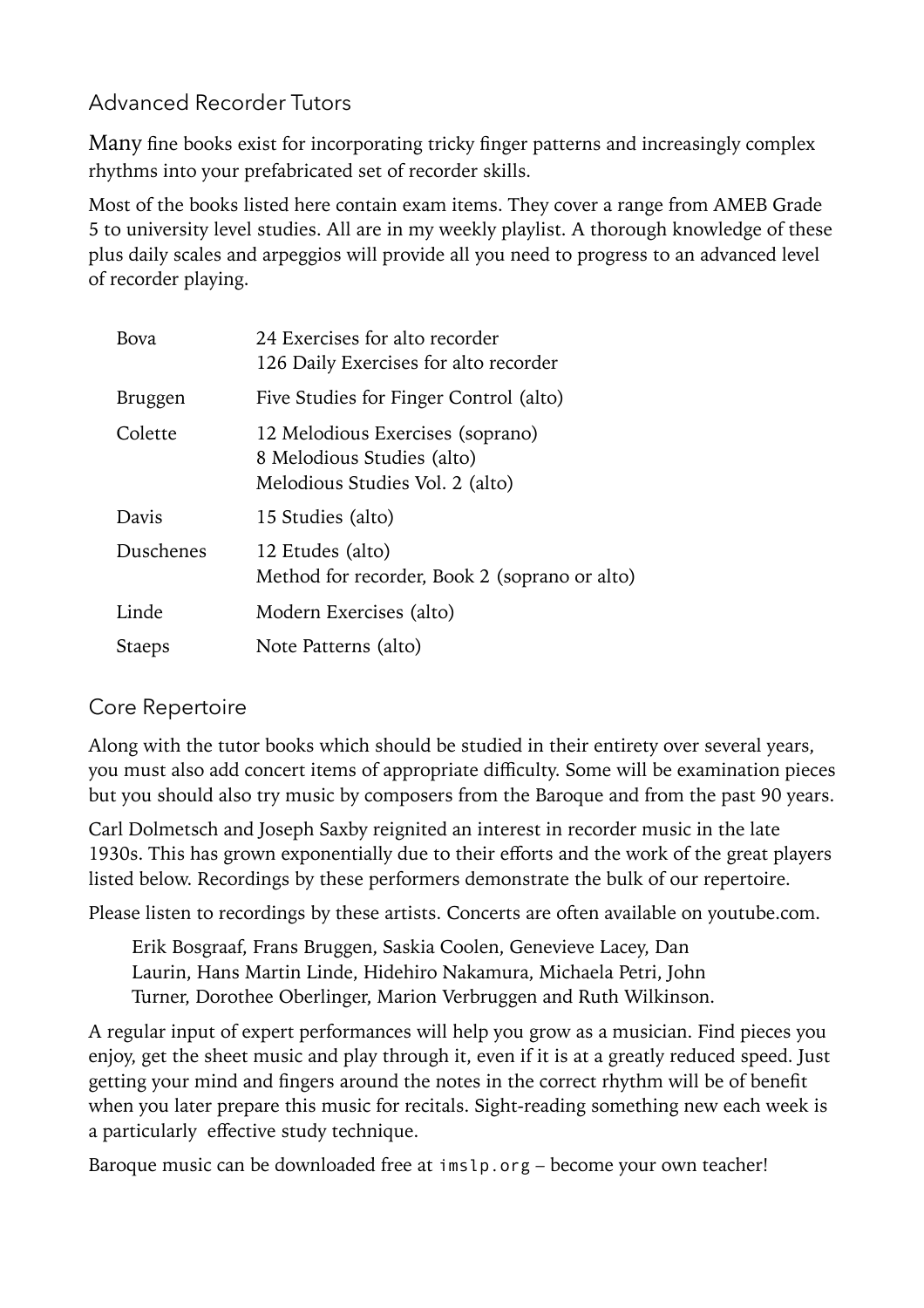The Music of Aldo Bova

Bova maintains a presence as an online recorder teacher. His YouTube channel contains tutorials, recitals and links to recorder concerts. He is also an active composer of new advanced music for recorder. I often visit this site to improve my knowledge and skills.

<https://www.youtube.com/user/unagondolaunremo/>

Bova publishes a wide variety of music for students of Grade 5 standard and above. I have many of his books and have found them to be immensely useful.

He self-publishes in PDF and hard copy formats. Books are printed on demand by Lulu and generally arrive inside a week. Cheaper PDF files are available for instant download.

<http://www.lulu.com/spotlight/aldobova>

Here are my brief comments on the books I own, in order of publication. Approximate Gradings are my own since none of these books appear on the AMEB lists, yet…

## **2012 Virtuoso Pieces for Alto Recorder Vol. 1**

Three professional level compositions are included. *15 Variations on a Theme by Paganini* is excellent. This could be used in an HSC recital as the technical demands are not extreme. It is a welcome addition to the modern concert repertoire.

In some cases Bova's YouTube playing is him just reading through his music, mistakes and all, plus commentary so you can get a better understanding of why he wrote it. Here Bova makes a serious effort, brilliantly performing the alto version as published here:

<https://www.youtube.com/watch?v=N25VDSjJ83E>

and the soprano version here, published in *21 Themes and Variations*.

<https://www.youtube.com/watch?v=Tq1OHOrw8OQ>

## **2013 24 Fantasias**

The first volume of 12 are *in stile moderno* with the second set of 12 *in style antico* using the Telemann Fantasias as a model. All are for alto.

The modern set are for advanced players with ears attuned to modern dissonances, extremely wide melodic leaps and rapidly changing tonalities. In a classic example of the aphorism "form is liberating" Bova writes new music using the exact rhythms of Baroque masterpieces. It's fun to suddenly recognise the rhythm of a Bach piece as you begin to get your fingers around the unpredictable melodic ideas.

The antique set are I think good an introduction to the Telemann set and work well as intermediate recital pieces. Difficulty ranges from Grades 5 to 7. Bova is fond of the top notes from F♯ to A. Some rewriting may be required depending on your instrument.

All recorder players should know the original Fantasias as they are part of our core repertoire. If you enjoy this style of music then certainly you should be trying Bova's recreations of this High Baroque form.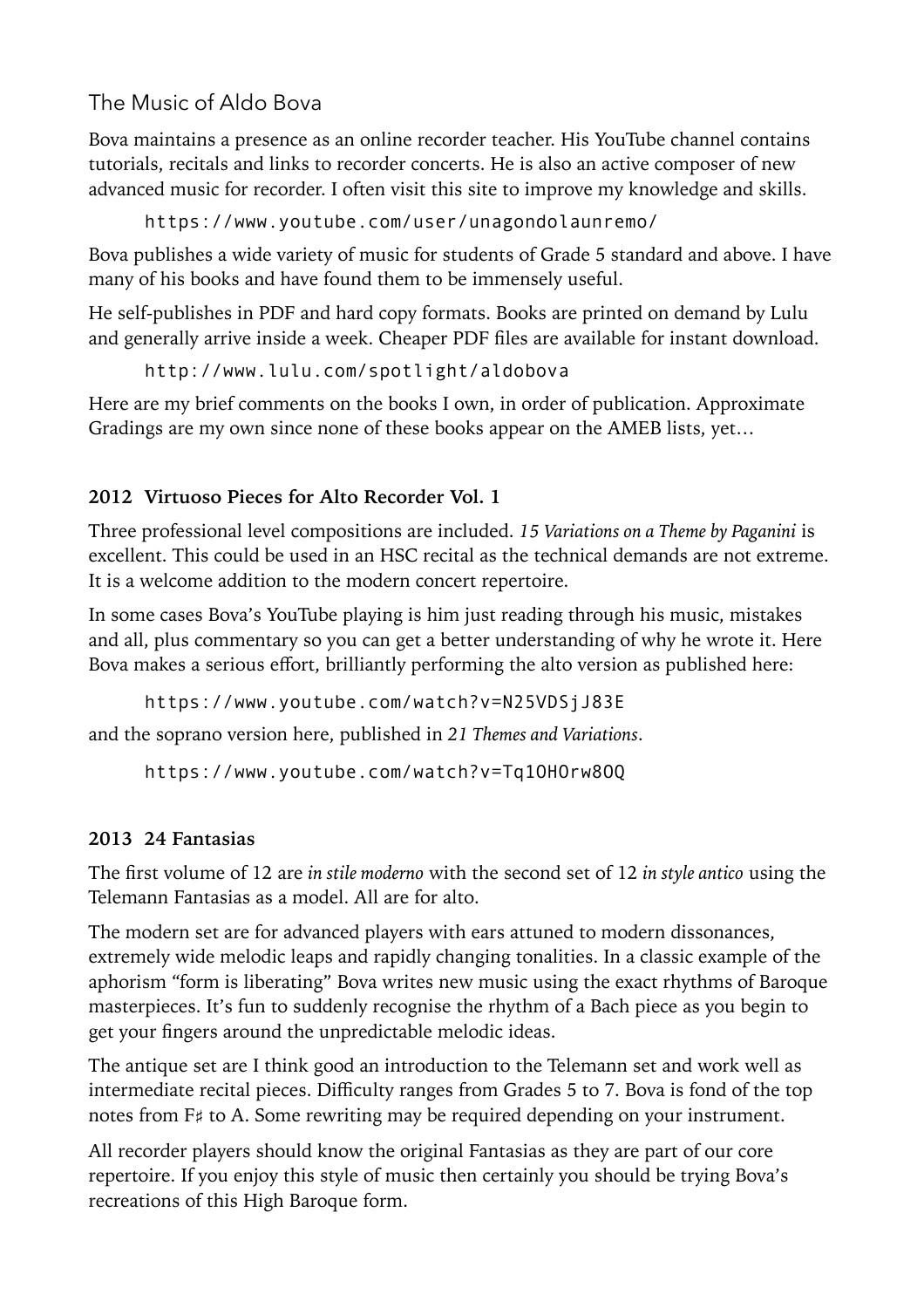#### **2013 24 Duets for Alto Recorder**

This is another of Bova's *in stile antico* books, imitating the style of Telemann's duo sonatas. These short but challenging works are around AMEB Grade 5 or 6 level on the lower parts. Some higher parts require either a masterful command of the extreme upper alto register or else the ability to read soprano down an octave.

If you enjoy the art form of the Baroque duet these are capable recreations.

### **2016 50 Duos**

This is a mixture of duets for differing combinations, from soprano to bass, of about Grade 5 or 6 standard. The book includes 13 easy Czech folk dances where the upper and lower parts are balanced and 13 Basso Ostinatos when the bass lines, sometimes on tenor, are often quite rudimentary, below extended often virtuosic solo lines.

I enjoyed the final three Sonatas for two altos. The parts are equally challenging and contain more varied musical ideas than the earlier compositions.

### **2016 44 Inventions for Soprano and Teno**r

In the style of slightly modernised Bach Inventions these short original works are about Grade 4 or 5 standard. Lots to choose from, all in easy keys. I think the range of rhythmic ideas will make an excellent sight-reading book. The use of tenor throughout is a bonus. One per lesson for a year seems about right.

Bova has also published alto duet arrangements of Bach's 15 keyboard Inventions. I have not purchased these yet.

### **2016 126 Daily Exercises for Alto Recorder**

This is a compendium of music that Bova prepared for his own students. They range from about from Grade 6 upwards. The format is a set of short études to be played daily for a week before moving on, covering a self-directed course of 18 weeks.

Although only for alto there is no doubt that this book covers the fundamental technique required for serious players. If you have the willpower to stick with this for a few months you will have definitely "lifted your game" in arpeggio patterns, scales, double tonguing, wide leaps and enharmonic equivalents.

Recommended for those with a performing career in mind.

### **2016 21 Themes and Variations for Recorder TBA**